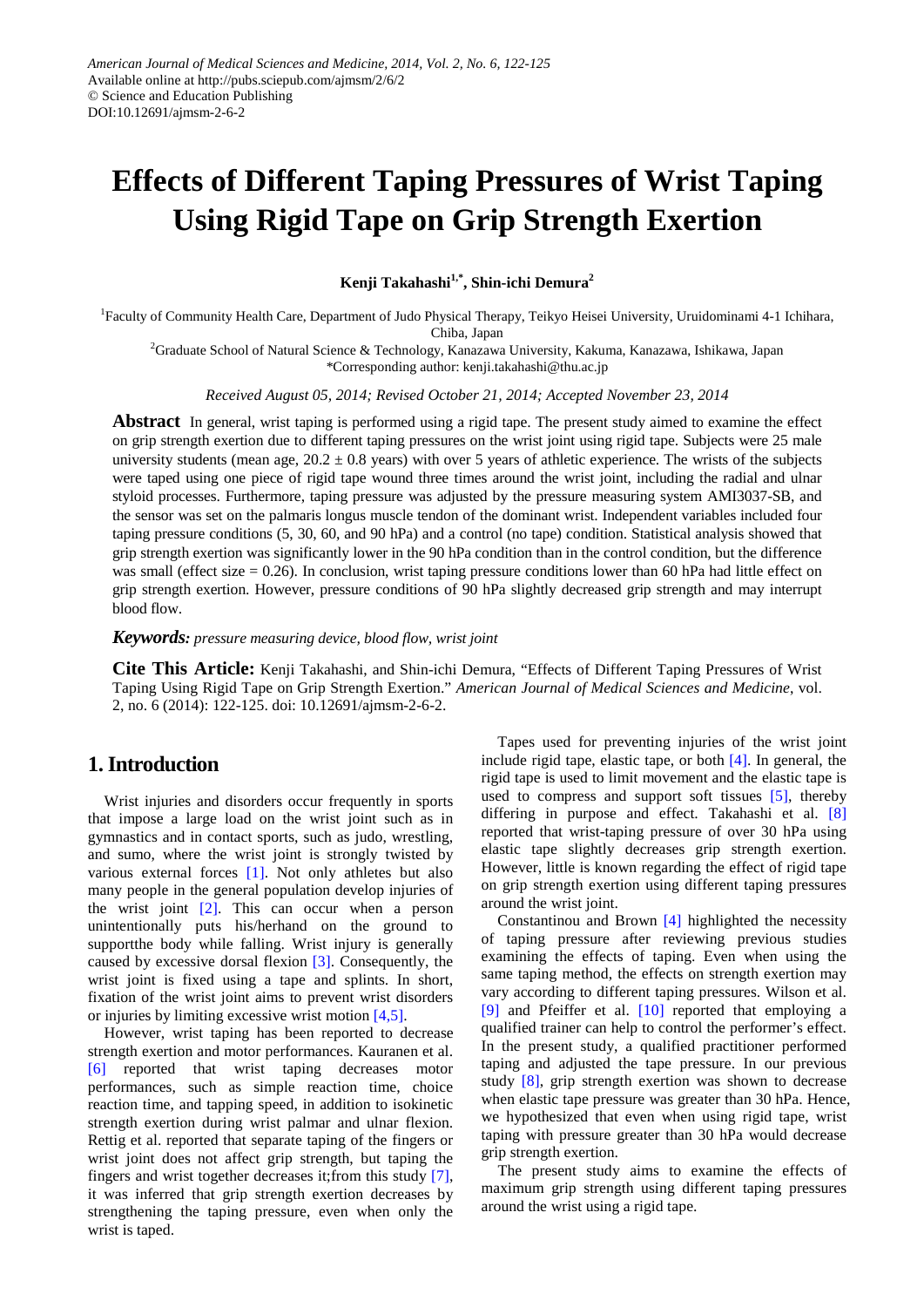# **2. Methods**

## **2.1. Participants**

Subjects were 25 male university students (mean age,  $20.2 \pm 0.8$  years) with over 5 years of athletic experience and without history of wrist injuries, such as serious sprains, fractures, or dislocations. Subjects were classified on the basis of their participation in sportsas follows: baseball (n = 9), soccer (n = 7), badminton (n = 2), basketball  $(n = 1)$ , judo  $(n = 1)$ , kendo  $(n = 1)$ , longdistance running in track and field  $(n = 1)$ , sprint in track and field  $(n = 1)$ , swimming  $(n = 1)$ , and tennis  $(n = 1)$ .

The basic characteristics of the subjects were as follows: age, height, body weight, body mass index, wrist circumference, and competitive sports experience [\(Table 1\)](#page-1-0).

**Table 1. Data pertaining to age, height, body weight, body mass index, circumference of the dominant wrist joint, and sports experience of the subjects**

<span id="page-1-0"></span>

| $-$                                           |            |                         |
|-----------------------------------------------|------------|-------------------------|
| $n=25$                                        | M(SD)      | Range (minimum-maximum) |
| Age (years)                                   | 20.2(0.8)  | 18-22                   |
| Height (cm)                                   | 170.4(6.2) | 158.5-183.4             |
| Weight (kg)                                   | 65.6(9.4)  | 53.1-91.1               |
| Body mass index                               | 22.6(2.8)  | 18.1-30.8               |
| Wrist circumference of the dominant hand (cm) | 16.0(0.7)  | $14.2 - 17.0$           |
| Sports experience (years)                     | 8.0(1.8)   | $7 - 14$                |
|                                               |            |                         |

The aim and procedures of the present study were explained in detail to all subjects before conducting the experiments, and written informed consent was obtained. This experimental protocol was approved by the Ethics Committee on Human Experimentation of the Faculty of Human Science, Kanazawa University (2012–18).

## **2.2. Examiner (Taping Examiner)**

A qualified athletic trainer (certified by the Japan Sport Association) with clinical experience of over 10 years performed the taping and adjusted the tape pressure.

## **2.3. Devices**

#### **2.3.1. Rigid Tape (Non-elastic Taping)**

In the present study, we used a 50-mm rigid (nonelastic) tape manufactured by Johnson & Johnson (New Brunswick, NJ, USA).

#### **2.3.2. Pressure Measuring Device**

Taping pressure was measured using the pressure measuring system for stockings and bandages (AMI3037- SB, AMI-Techno, Tokyo, Japan; [Figure 1\)](#page-1-1). This system can measure pressure on the human body through clothing such as socks [\[11\].](#page-3-10) Therefore, this device is considered to be useful for measuring taping pressure. The measurement unit was hPa. A measurable range was 1–200 hPa, and the measurement error was  $+3$  hPa.

<span id="page-1-1"></span>

**Figure 1.** Pressure measuring system for stocking and bandages (AMI3037-SB)

#### **2.3.3. Measurement of Grip Strength**

Grip strength was measured using a grip strength dynamometer (T.K.K. 5401 Grip-D, Takei, Tokyo, Japan) with the subject positioned in the following sitting posture: shoulder joint 30–60° forward flexion, elbow joint 15–30° flexion, and forearm in the middle position between pronation and supination based on the manufacturer's manual. The measurement unit was kg.

## **2.4. Wrist Taping Method**

The wrist was taped three times around the joint at the radial and ulnar styloid process using one piece of rigid tape [\(Figure 2\)](#page-1-2). Although there are several techniques used for taping, the aforementioned method was deemed suitable to control taping pressures.

<span id="page-1-2"></span>

**Figure 2.** Wrist taping method

#### **2.5. Independent and Dependent Variables**

Based on our previous study [\[8\],](#page-3-7) five experimental conditions were set as independent variables: four taping pressure conditions (5, 30, 60, and 90 hPa) and a control condition (no tape). A taping pressure condition of 120 hPa by rigid tape was excepted because of the large burden of pain for subjects. Further, the dependent variable was the larger value of thetwo grip strength measurements.

#### **2.6. Procedure**

In the present study, the dominant hand of subjects was selected for testing. The dominant hand was determined according to Demura's handedness inquir[y\[12\].](#page-3-11) Before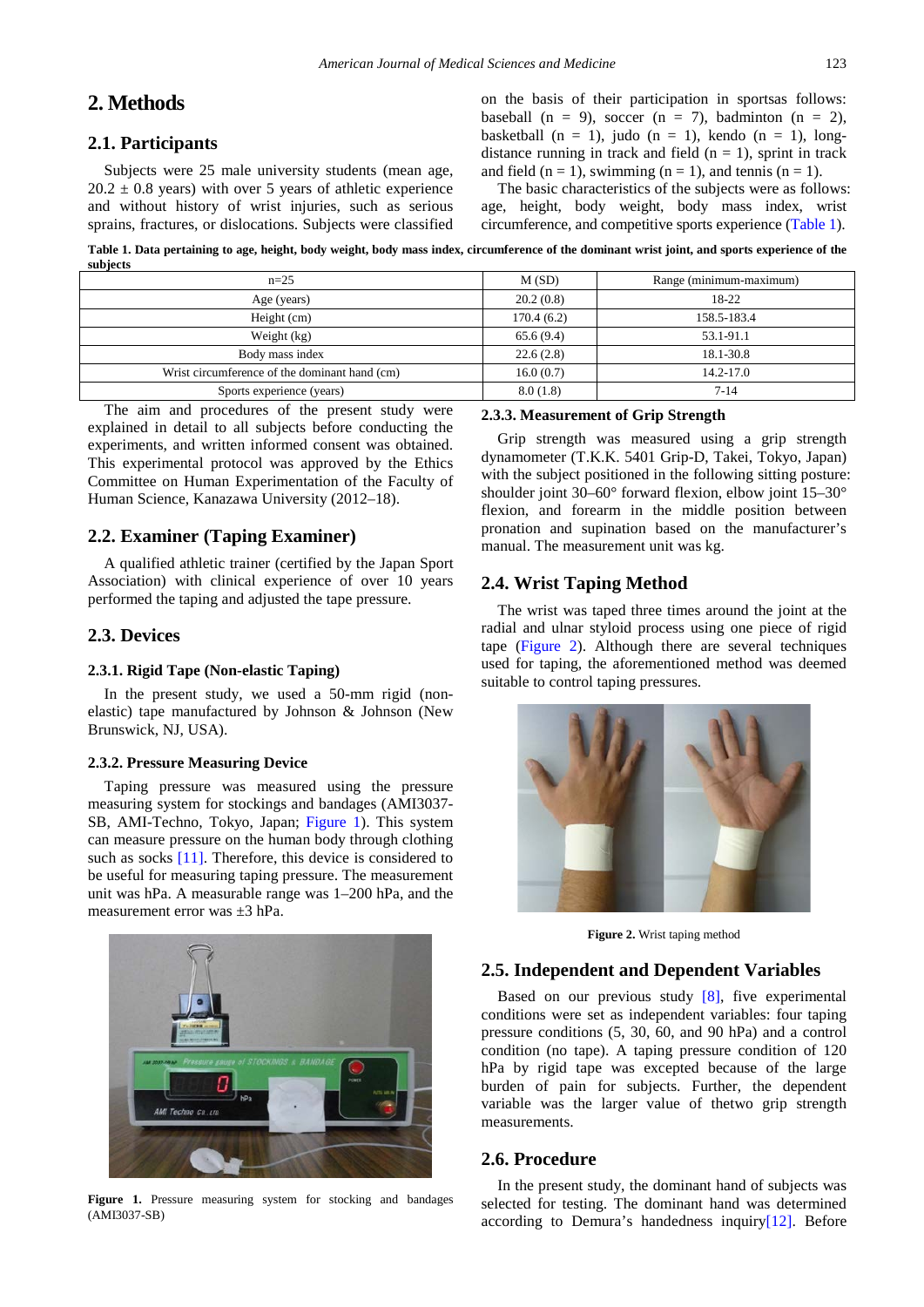starting the experiment, subjects performed wrist warm-up exercises to prevent injury. A pressure sensor was placed over the palmaris longus muscle tendon 1.5 cm proximal to the palmar crease of the wrist [\(Figure 3-](#page-2-0)a) and was fixed using a cover tape [\(Figure 3-](#page-2-0)b). Subsequently, the wrist was taped [\(Figure 3-](#page-2-0)c). Taping pressure was adjusted while being monitored by a pressure measuring device. Because it is difficult to precisely measure the initial taping pressure, the 5- hPa condition was adjusted within a range of  $\pm 1$  hPa, and the other pressure conditions were adjusted within a range of  $\pm 2$  hPa.

Grip strength was measured twice in each experimental condition with a rest time of more than 2 min between trials. Taping pressure conditions and the control condition were randomized for every subject, and each subject was measured for only one condition/day. Subjects were tested between 9:00 and 13:00 in a laboratory room, with temperature being maintained at 26°C.

<span id="page-2-0"></span>

**Figure 3.** Pressure sensor set on the Palmaris longus muscle tendon

a: pressure sensor only

b: pressure sensor + cover tape

c: pressure sensor + cover tape + wrist taping

#### **2.7. Statistical Analysis**

One-way repeated measures analysis of variance (ANOVA) was used to reveal the differences between the means of each condition. When a difference was found, a multiple comparison test was performed using Tukey's honestly significant difference method. Statistical significance ( $\alpha$ ) was set at p <0.05. An effect size (ES) was calculated to examine the size of the mean difference. ES was interpreted as follows:  $< 0.2$  (small),  $> 0.5$ (intermediate), and>0.8 (large).

#### **3. Results**

<span id="page-2-1"></span>

**Figure 4.** Means and standard deviations of grip strength exertion in five conditions and the results of a one-way repeated measures analysis of variance

[Figure 4](#page-2-1) shows the means and standard deviations of grip strength exertion in each condition and the results of the one-way repeated measures ANOVA and multiple comparison tests. A significant main effect was observed:  $F = 2.59$ ,  $p < 0.05$ ,  $\eta^2 = 0.09$ . Multiple comparison tests showed that grip strength in the 90-hPa condition was significantly smaller than that in the control condition; however, the difference was small ( $ES = 0.26$ ).

## **4. Discussion**

The present results suggest that rigid-tape wrist taping cannot enhance grip strength exertion but rather slightly limits it when the taping pressure is 90 hPa. In our previous study using elastic tape [\[8\],](#page-3-7) taping pressure of over 30 hPa decreased grip strength exertion. Hence, we hypothesized that taping pressure ofover 30 hPa using rigid tape restricts grip strength exertion. However, this hypothesis was rejected. In brief, even taping pressures of 30 and 60 hPa did not decrease grip strength values.

This is considered to be due to the difference in tape materials. Internal pressure inthe wrist joint increases by grip strength exertion<sup>[13]</sup>. Taping pressure on the wrist joint also increases by increasing internal pressure. In the case of elastic tape, it is considered that taping pressure is intensified by grip strength exertion because the tape shrinks when pressure is added. Because the rigid tape is not capable of shrinking, it may not have an effect on force exertion like an elastic tape. In short, it is postulated that when pressure around the wrist joint is enhanced over a certain level by taping, grip strength exertions in addition to tendon movement is limited.

Grip strength exertion was slightly limited only in the 90-hPa condition ( $ES = 0.26$ ). Cordova et al. [\[14\]](#page-3-13) reported that sprint speed, vertical jump, and agility speed were limited by approximately 0.5%–1.0% with ankle taping, and highlighted that taping should be used whileconsidering the benefits of the injury and disorder prevention and the demerits. For instance, although track and field sprinters should consider the use of ankle taping to maintain sprint speed, track and field throwers may be careless about it because taping has little effect on their performance.

Similarly, wrist taping in competitive sports,such as judo, requires large grip strength exertion, and it should be considered whether to assign priority to prevent injuries and disorders or to exert the grip strength. Therefore, the present study results can serve as a judgment criterion when selecting the taping pressure.

Wrist taping under high-pressure conditions is required to strongly limit the range of motion of the wrist [\[15,16\].](#page-3-14) Thus, wrist taping with strong pressures, such as 90 hPa,is expected to prevent injuries and disorders.

However, it should be noted that strong fixation of the wrist considerably limits the motion of the wrist joint and limits the wrist motion required during competitive sports. In addition, prolonged high pressure taping, such as over 40 mmHg (=53 hPa), has negative effects that cause blood circulation disorders due to congestion [\[17\].](#page-3-15) A slight pressure change of 1–3 hPa in the heartbeat and a reddishblack change of finger complexion were observed in all subjects during the 90-hPa condition in this experiment. This may result when the taping pressure rises above the